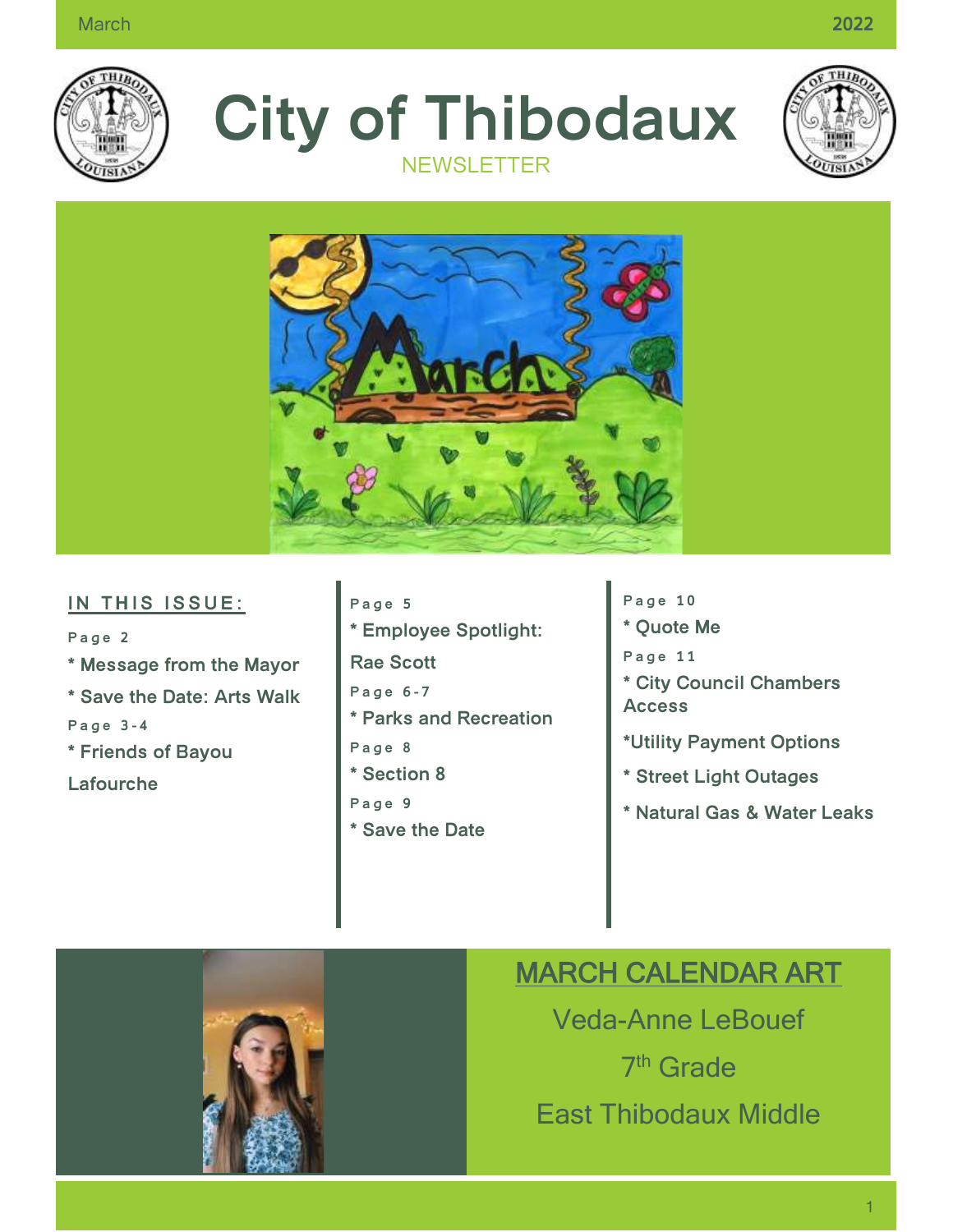# Message from the Mayor

"As we place football and the holidays in our rear view mirror, it's now time to transition into our first

Mardi Gras since February 2020. Our local krewes are excited about getting back to providing the best free show on earth and they are chomping at the bits to once again parade.

With this in mind, I have researched past publications of many law enforcement agencies throughout our region and want to share with you a compilation of safety tips to ensure that the Mardi Gras experience for you and your family is a safe and happy one.



To read more, click **[HERE](https://www.ci.thibodaux.la.us/forms/departments/marketing/linked_files/CHAMBER%20INSIGHT%20MARCH%202022.pdf)**.



Artists can register for the upcoming Arts Walk here:<https://www.downtownthibodaux.org/arts-walk/>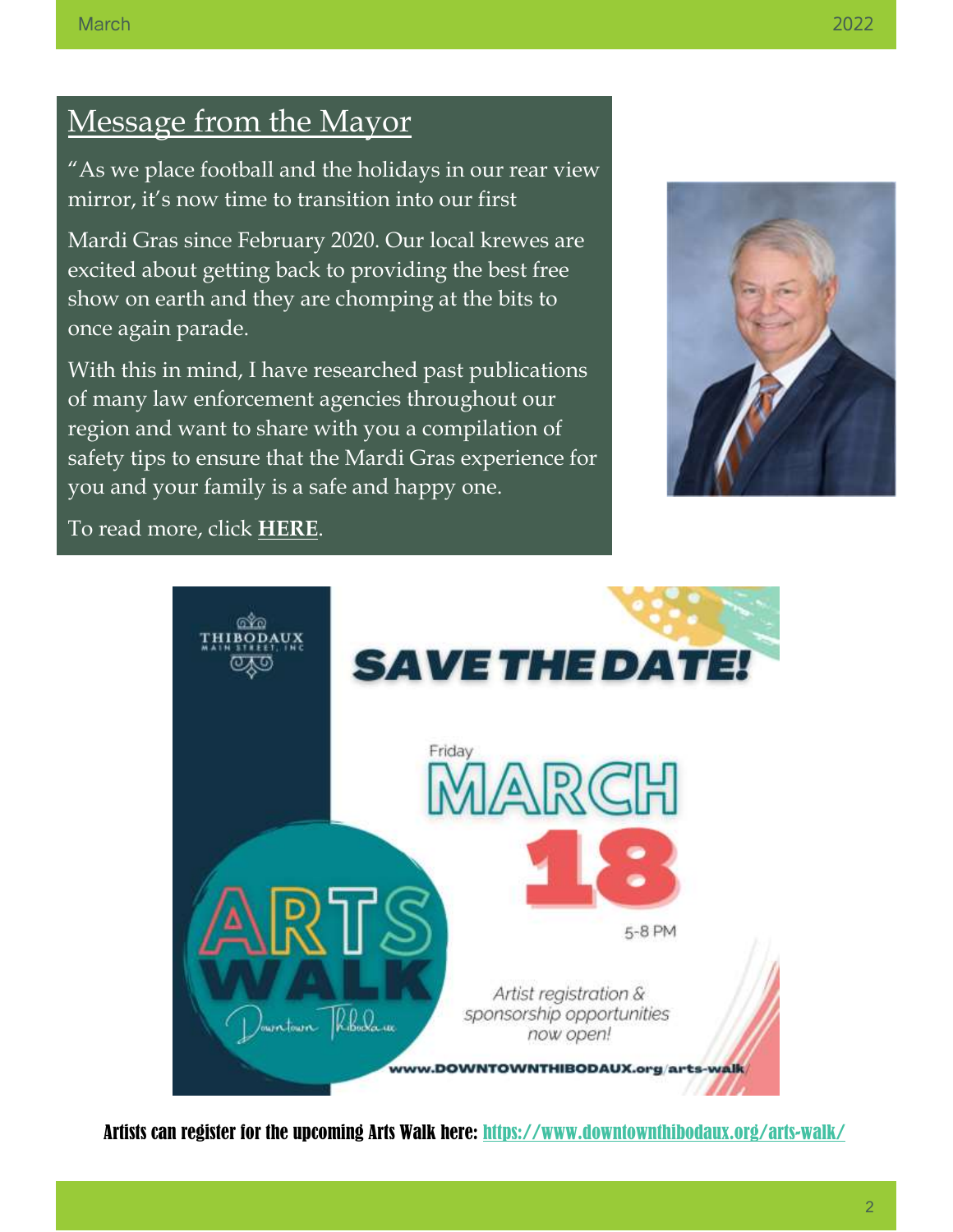

# **New Bayou Access Opens in Downtown Thibodaux**



As part of the Thibodaux Weir Removal Project, a new ADA compliant boardwalk and large floating dock has been completed in downtown Thibodaux. This new access for paddlers and boaters sits where the weir restricted recreational activity for 52 years. Completed just in time for Mardi Gras, we are excited to see this project in place with several more coming in the near future. This project was made possible through multi-agency agreements between the Bayou Lafourche Fresh Water District, Lafourche Parish Government, Friends of Bayou Lafourche, and the City of Thibodaux.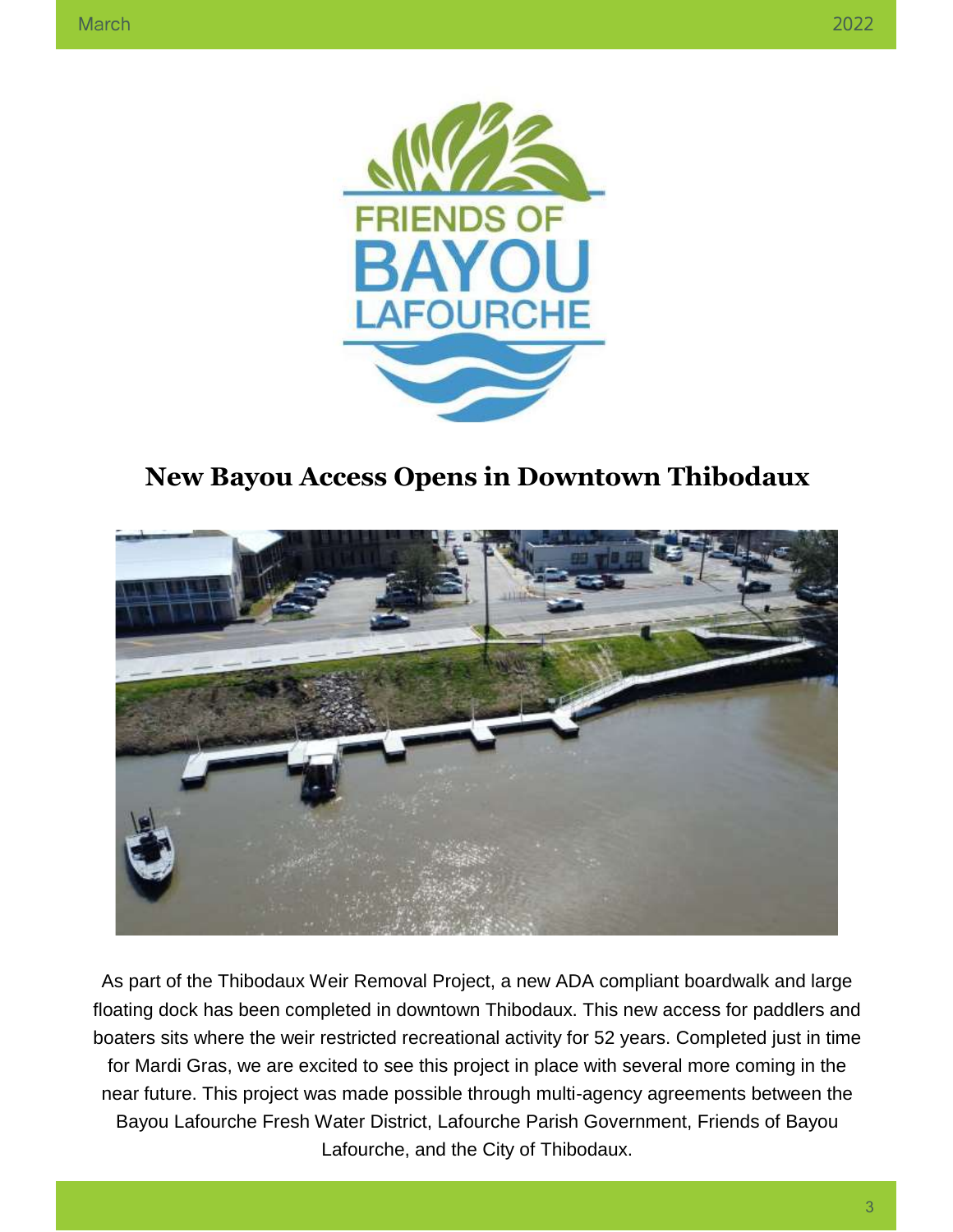

# SATURDAY, MARCH 12, 2022 **DOWNTOWN THIBODAUX**

# *S10 DONATION TO ENTER* ST. PATRICK'S DAY ON THE BAYOU

Paddle Trip . Kids' Activities Free Food . Drinks for Purchase Cardboard & Duct Tape Boat Races

Live Music by Russ Cheramie & **Shorts in December** 

# **SCHEDULE OF EVENTS**

### **ST. PATRICK'S DAY ON THE BAYOU**

- 2PM **Gates Open to Public**
- **2PM 4PM** Live Music by Russ Cheramie
- 2PM 5:30PM **Kids' Activities**
- Cardboard & Duct Tape Boat Races Begins 4PM
- 4:30PM Food Serving Begins (FREE with \$10 entry)
- 5:30PM 9:30PM Live Music by Shorts In December

#### **PADDLE BAYOU LAFOURCHE LAUNCH TIMES**

| 8AM & 9AM          | Napoleonville |              |
|--------------------|---------------|--------------|
| 10AM, 11AM, & NOON |               | Labadieville |

More information at bayoulafourche.org

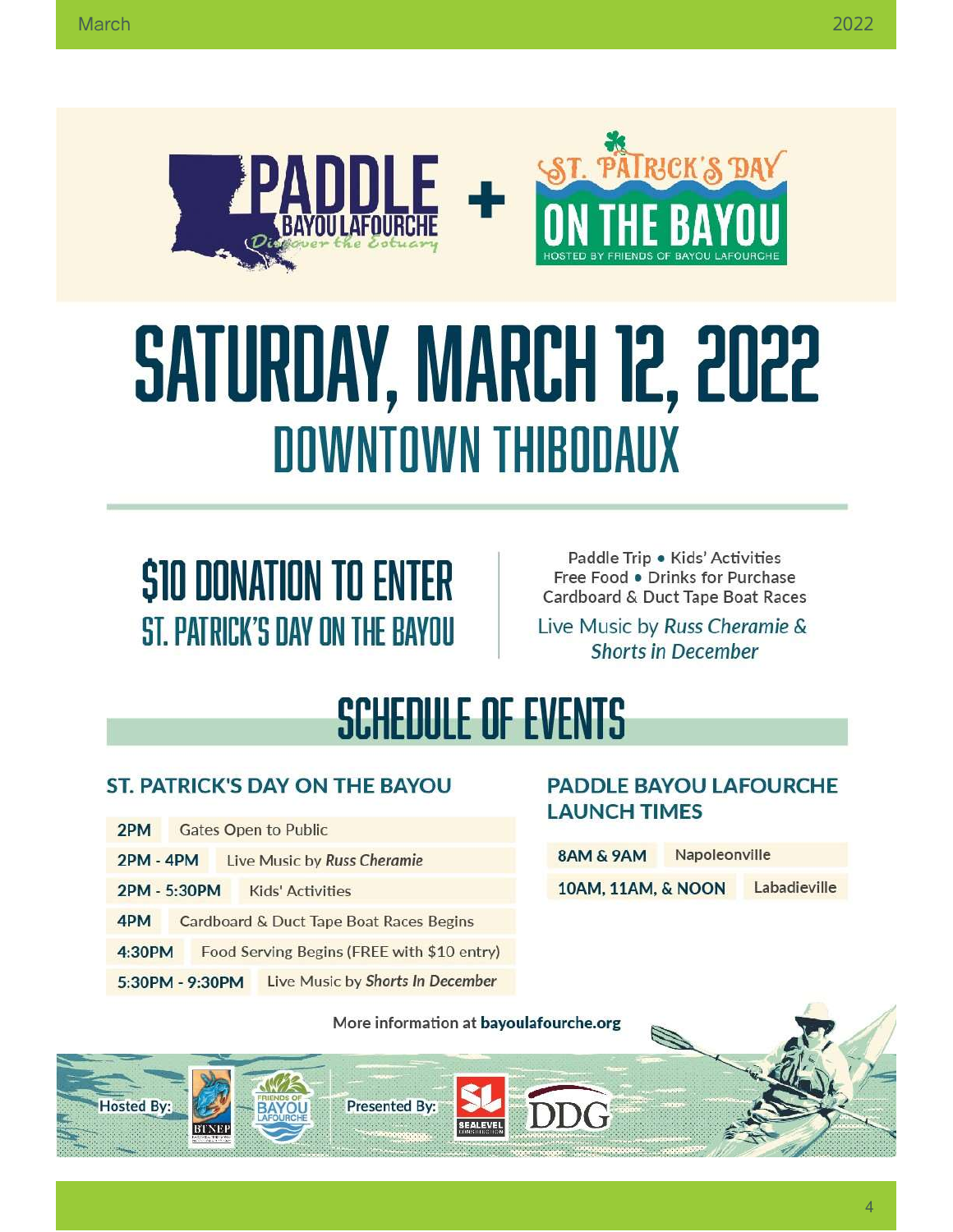



# **Rae Scott Thibodaux Police Department Dispatch Supervisor** Rae has worked for the City of

Thibodaux's Police Department for 19 years.

Currently, Rae is working on training the new Dispatcher for the Thibodaux Police Department. A typical work day for Rae consists of answering the phones and radios, assisting with new entries, and being "the rainbow in someone else's cloud!"

When asked to comment on the most rewarding part of her job while working for the City of Thibodaux, Rae said, "During Hurricane Ida and recovery, the Thibodaux Police Department supported each other as well as helping those in the community with their needs."

When asked what makes her job most worthwhile, Rae explained that "working with a group of people that are like family."

While working for the City of Thibodaux's police department, Rae explained her proudest moment is "being recognized for my ability to lead."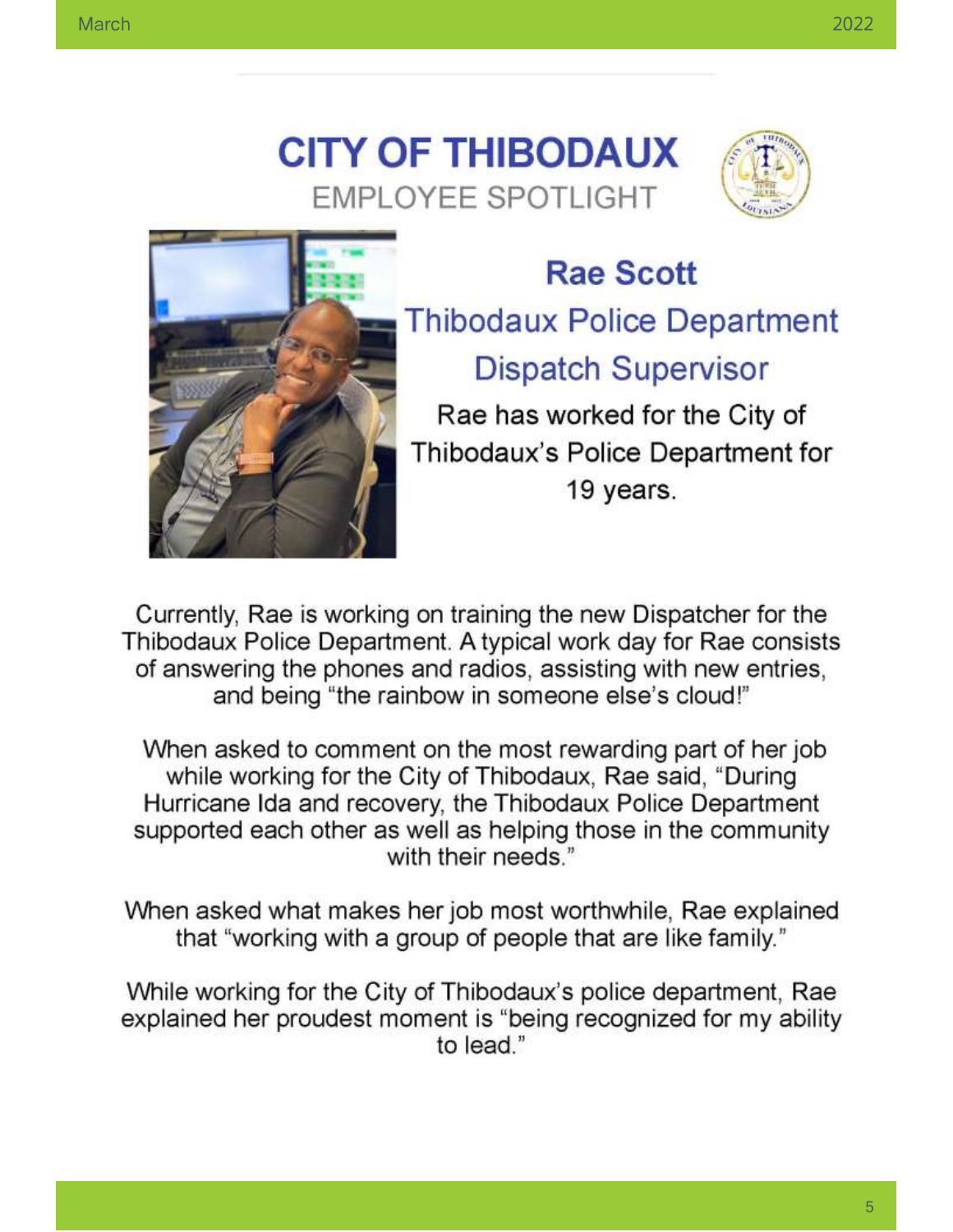

The City of Thibodaux's Parks and Recreation Department will be opening registration for its 2022 Summer Programs. Please see the links below for the upcoming registrations:

- [Summer Baseball](https://www.ci.thibodaux.la.us/forms/departments/pr/Youth%20Programs/Baseball/Flyer%202022.pdf) and Softball
- [Baseball Heroes](https://www.ci.thibodaux.la.us/forms/departments/pr/Special%20Needs%20Programs/Baseball%20Heros/Baseball%20Heroes%20Flyer.pdf)
- Thibodaux Municipal Pool Programs
	- o Tiger Sharks (Coming Soon!)
	- o [Swim Lessons](https://www.ci.thibodaux.la.us/forms/departments/pr/Pool/Swim%20Lessons/Swimming%20Lesson%20Flyer%202022.pdf)
	- o [H2O Baby](https://www.ci.thibodaux.la.us/forms/departments/pr/Pool/H2O%20Baby/H2OH%20BABY%20Water%20Class%202022.pdf)
- Summer Camp (Coming Soon!)

More information on the Tiger Sharks and Summer Camp Programs will be advertised at a later date due to finalizations being made.



2022 Senior Citizen Mardi Gras Ball King and Queen Bonnie Voisin (Queen) and Sidney Gros (King)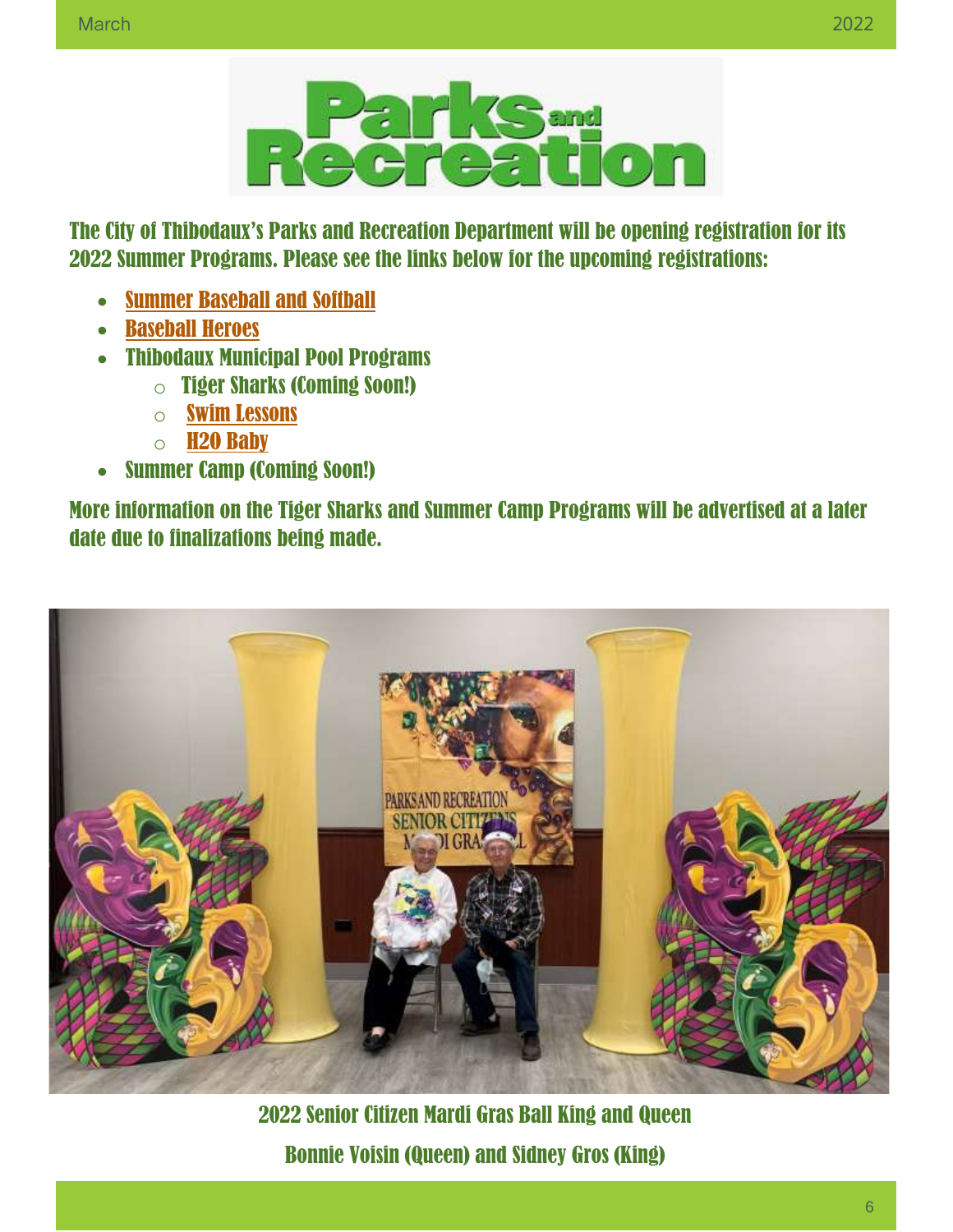

#### **Applications for Part-Time Summer Jobs are now open!**

#### **Baseball Positions:**

Baseball / Softball Scorekeepers **Baseball / Softball Umpires** (Deadline to apply -5/13/22)

#### **Summer Camp Positions:**

Camp Leaders **Camp Counselors** (Deadline to apply-5/6/22)

#### **Municipal Pool:**

Lifeguards (Red-Cross training will be provided upon hire) Municipal Pool Swimming Instructors (Red-Cross training will be provided upon hire) (Deadline to apply-4/29/22)

Applicants can apply online at: www.ci.thibodaux.la.us (look for *Employment Opportunities* at the top)

For more information, please call April Courteaux at 985-446-7235.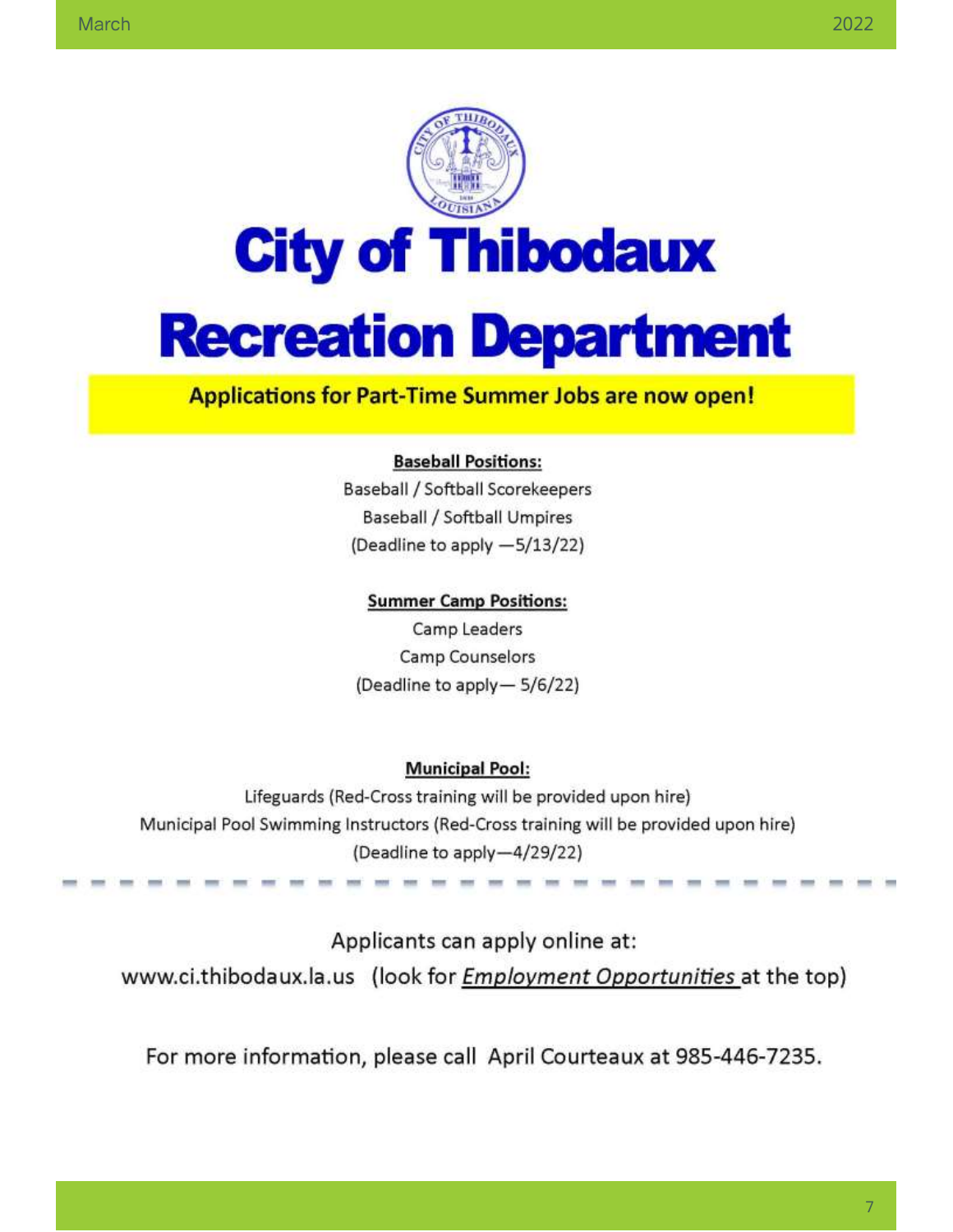## HELP SPREAD THE WORD!

Catholic Charities can help low income families who experience a decrease in household income due to COVID. They can pay up to 3 months of rent and utilities.

You will need to show proof of income and a COVID related event - CITY OF THIBODAUX RESIDENTS ONLY!

Apply at <https://catholiccharitiesht.org/emergency-financial-assistance>

# Catholic Charities Assistance to Thibodaux Residents during COVID-19

The City of Thibodaux, Department of Housing and Community Development, continues to partner with Catholic Charities to provide Rental/mortgage and utility assistance to income eligible families who were affected by COVID 19. Families needing assistance should apply at

[https://www.catholiccharitiesht.org/rentandutilities.](https://www.catholiccharitiesht.org/rentandutilities)

# Free Bus Vouchers

The City of Thibodaux's Department of Housing and Community Development announces that it is currently issuing Free Bus Vouchers to Low-Moderate Income Residents. All interested individuals must provide picture ID, proof of residency, and proof of income of all household members. Eligible residents can receive 3 free, all day bus passes each week. This program is being funded by the 2020 Community Development Block Grant (CDBG). For more information, please call 985-446-7217 or visit the office at 112 St. Mary Street in Thibodaux.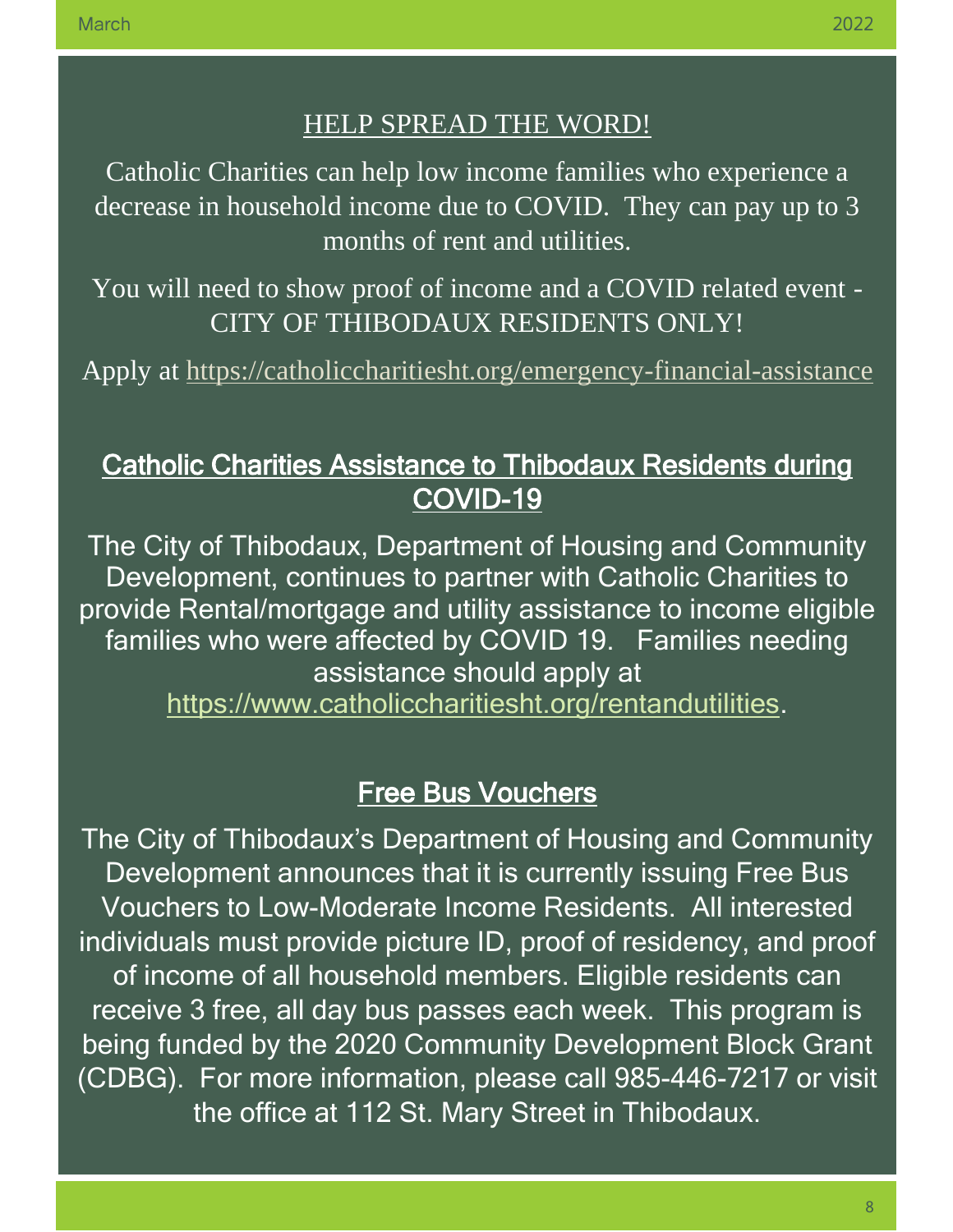# SAVE the DATE

# **Mardi Grass Holiday** Monday, February 28, 2022 and Tuesday, March 1, 2022 City Offices Closed **Ash Wednesday** Wednesday, March 2, 2022 **Planning and Zoning Meeting** Wednesday, March 2, 2022 at 5:00 PM **KTIB Radio with Thibodaux Chief of Police** Thursday, March 3, 2022 at 9:00 AM **City Council Meeting** Thursday, March 3, 2022 at 5:00 PM **Civil Service Meeting** Tuesday, March 8, 2022 at 4:30 PM **St. Patrick's Day on the Bayou** Saturday, March 12, 2022 **Daylight Savings Time Starts** Sunday, March 13, 2022 **City Council Meeting** Tuesday, March 15, 2022 at 5:00 PM **St. Patrick's Day** Thursday, March 17, 2022 **First Day of Spring** Sunday, March 20, 2022 **Board of Adjustments Meeting** Wednesday, March 23, 2022 at 5:30 PM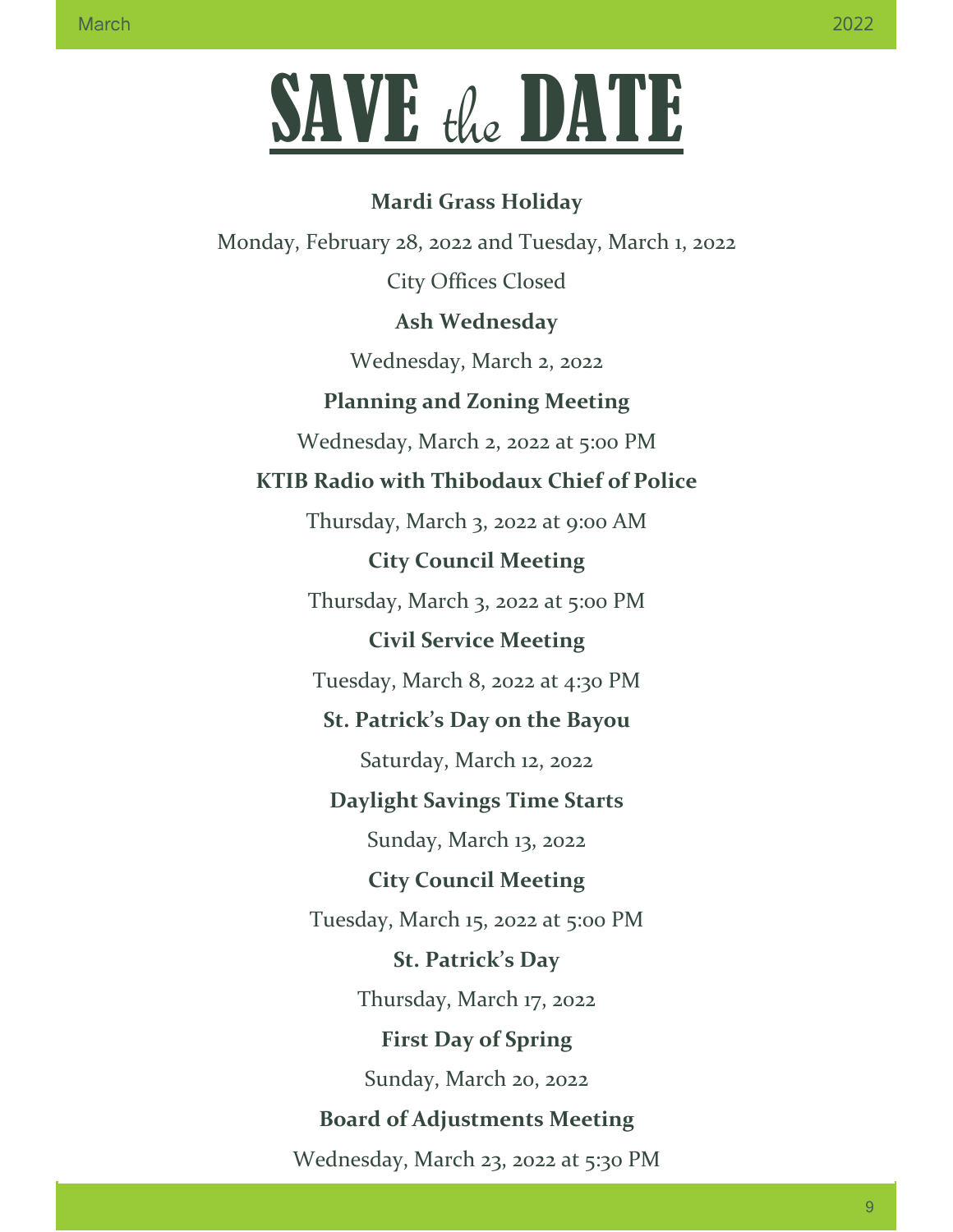



# "Blossom by blossom the spring begins."

-Algernon Charles Swinburne

NNONTORRENS.C